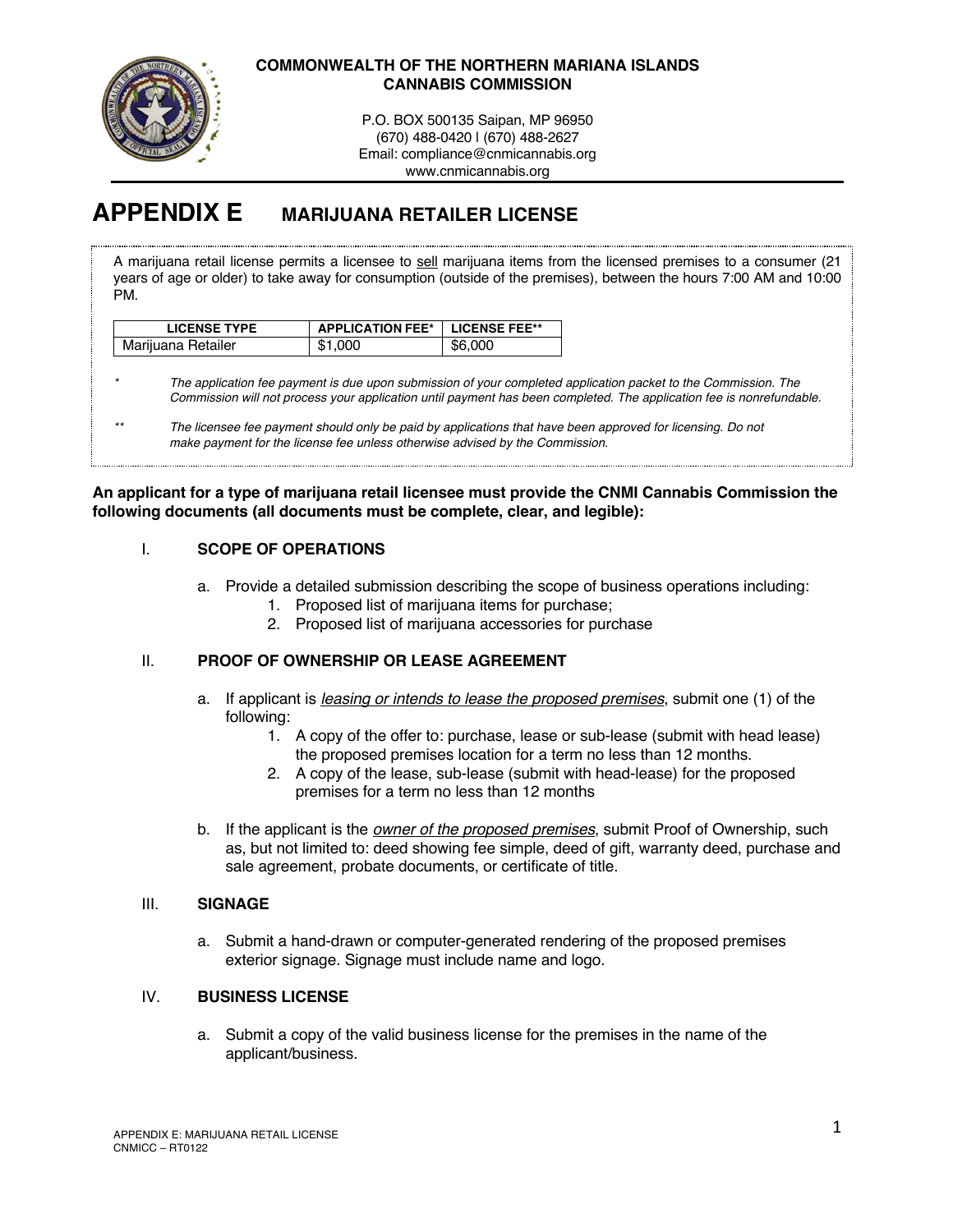# V. **INTERIOR DESIGN SCHEMATICS**

a. Provide a hand-drawn, computer-generated rendering or photograph(s) of the proposed interior design schematics.

# VI. **FLOOR PLAN**

A floor plan is a document showing a view from above of the dimensions and relationships between rooms, spaces and other physical features on each floor of a structure. Applicant may submit either a hand-drawn or computer-generated floor plan drawn to scale on 8.5" x 11" (standard letter size) paper. Floor plan must be clear, legible, and include the following:

- a. Each room or area labelled with its intended use and dimensions
- b. Label the designated consumer sales areas;
- c. Label where marijuana items are displayed for sale to the consumer and sold (e.g. cashier)
- d. All walls, partitions, windows (the premises must be enclosed on all sides by permanent walls and doors);
- e. Storage, limited access areas, office space(s);
- f. All entrances and exits, including those used by staff only;
- g. Secured Cannabis Storage Area(s);
- h. Furniture and fixture layouts (e.g. shelves, counters, etc.)
- i. Security features, including, but not limited to: location of surveillance cameras, security room or any other physical security features that secure the premises.

# VII. **SITE MAP**

A site map is a document showing representation of any interior or exterior spaces or buildings surrounding the proposed licensed area(s), pathways of travel, parking, landscaping elements, and the surrounding area. Applicant may submit either a hand-drawn or computergenerated site map drawn to scale on 8.5" x 11" (standard letter size) paper. Site map must be clear, legible, and include the following:

- a. Identify location of any other buildings/businesses on the same site
	- 1. Label the type of business (e.g. office building, warehouse)
		- 2. Include building names and their entrances and exits
- b. Description of the type of separation proposed for any adjoining businesses;
- c. Label road access and exits, including relevant street names; and
- d. Label parking lots
- VIII. **APPROPRIATE ZONING AUTHORIZATION,** if applicable. (This submission requirement does not apply to applicants who are proposing to open a marijuana business establishment in Tinian or Rota.)
	- a. Submit a copy of the conditional-use permit\*

*\*Applicants who are awaiting their scheduled public hearing may submit a copy of their conditional-use permit application time stamped by the CNMI Office of Zoning and a copy of the receipt of payment for the application fee pending their public hearing.* 

# IX. **STANDARD OPERATION PROCEDURES**

A standard operating procedure (SOP) is a set of step-by-step instructions compiled by an organization to help employees carry out routine operations. SOPs aim to achieve efficiency, quality output and uniformity of performance, while reducing miscommunication and failure to comply with industry regulations. Applicant must submit detailed SOPs regarding the following procedures:

- a. Security SOPS (e.g. surveillance cameras, alarms, vault/safes, and details must include how cannabis product is securely stored)
- b. Employee Qualifications and Training SOP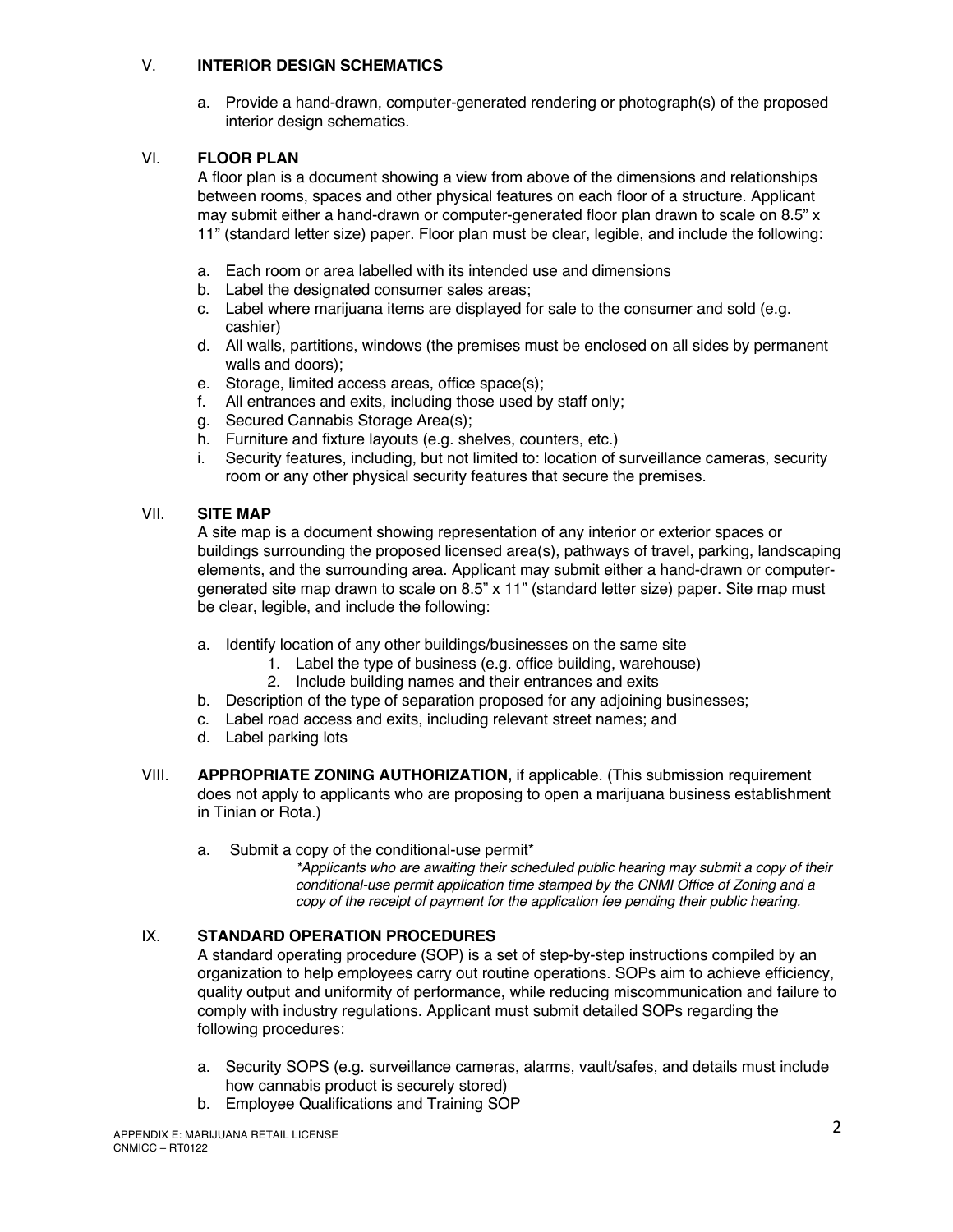- c. Transportation of Product SOP
- d. Inventory Management SOP
- e. Quality Control SOP
- f. Prevention of Minors from Entering the Licensed Premises SOP
- g. Prevention of Minors from Obtaining or Attempting to Obtain Marijuana SOP
- h. Cannabis Waste Disposal SOP

#### **Note:**

Pursuant to CNMI Cannabis Rules & Regulations § 180-10.1-310(g), the Commission must review an application to determine if it is complete. An applicant will be considered incomplete if an application form is not complete, the full application fee has not been paid, or some or all of the additional information required under these rules is not submitted.

In accordance with 4 CMC § 53025, a person/business must have a marijuana retail license issued by the CNMI Cannabis Commission for the premises at which marijuana items are sold in the CNMI.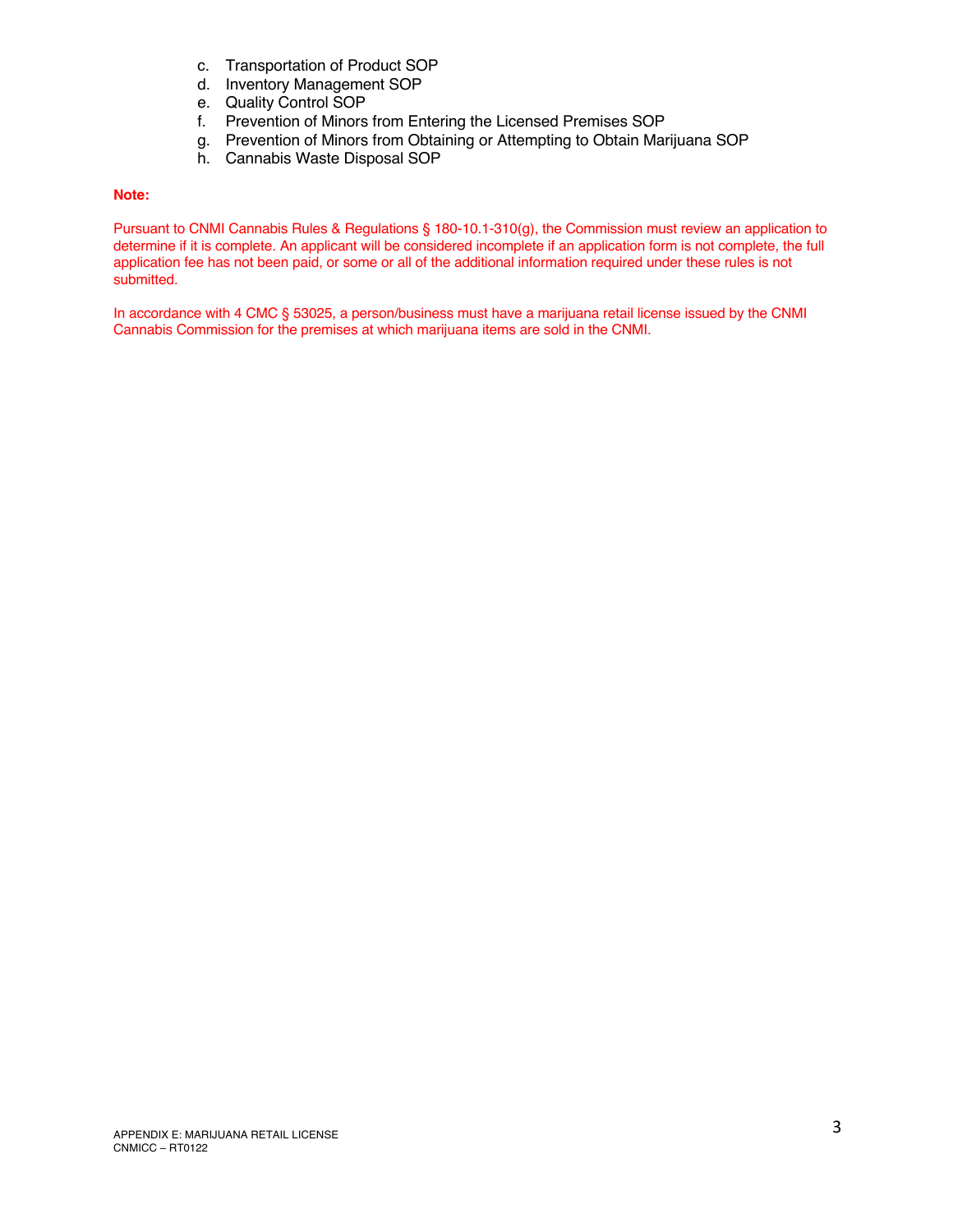

# **COMMONWEALTH OF THE NORTHERN MARIANA ISLANDS CANNABIS COMMISSION**

P.O. BOX 500135 Saipan, MP 96950 (670) 488-0420 | (670) 488-2627 Email: compliance@cnmicannabis.org www.cnmicannabis.org

# **BUSINESS DOCUMENTS**

# **Business documents required if applying as a CORPORATION**

A corporation must provide the CNMI Cannabis Commission the following documents (all documents must be complete, clear, and legible):

- 1. Directors Register
	- a. List all directors of the corporation, including their legal name, address, position, and date of appointment/ceased to be a director
	- b. All directors owning or controlling 3% or more stock in the applicant corporation must submit an Individual History Form.
- 2. Officers Register
	- a. List all officers of the corporation, including their legal name, address position and date of appointment/ceased to be an officer
	- b. All principle officers in the applicant corporation must submit a Individual History Form
- 3. Shareholder (stockholder) Register
	- a. List all shareholders of the corporation, including legal name, address, class of shares, number of voting shares distributed to each shareholder and the date the shares were issued/transferred/cancelled
- 4. Corporate Share Interest Summary
	- a. Using the active voting shareholder information from the Shareholder Register, provide in a separate attachment a document that summarizes 100% interest each shareholder owns in the corporation.

*Example below:*

| ABC, LTD. (Company Name) |                                  |            |  |
|--------------------------|----------------------------------|------------|--|
| <b>Shareholder</b>       | Date of Birth (if an individual) | Interest % |  |
| John Smith               | July 23, 1982                    | 15         |  |
| EFG LTD.                 | N/A                              | 15         |  |
| Michelle Elliott         | November 11, 1982                | 60         |  |
|                          | <b>TOTAL:</b>                    | 100        |  |

**Note**:

- All shareholders (individuals) holding 10% or greater voting shares in the applicant corporation must submit an Individual History form
- List the following for all shareholders (individuals) holding less than 10% voting shares in the applicant corporation: individuals legal name and date of birth
- If one of the shareholders is a corporation, LLC, or a partnership, submit all documents required for that legal entity type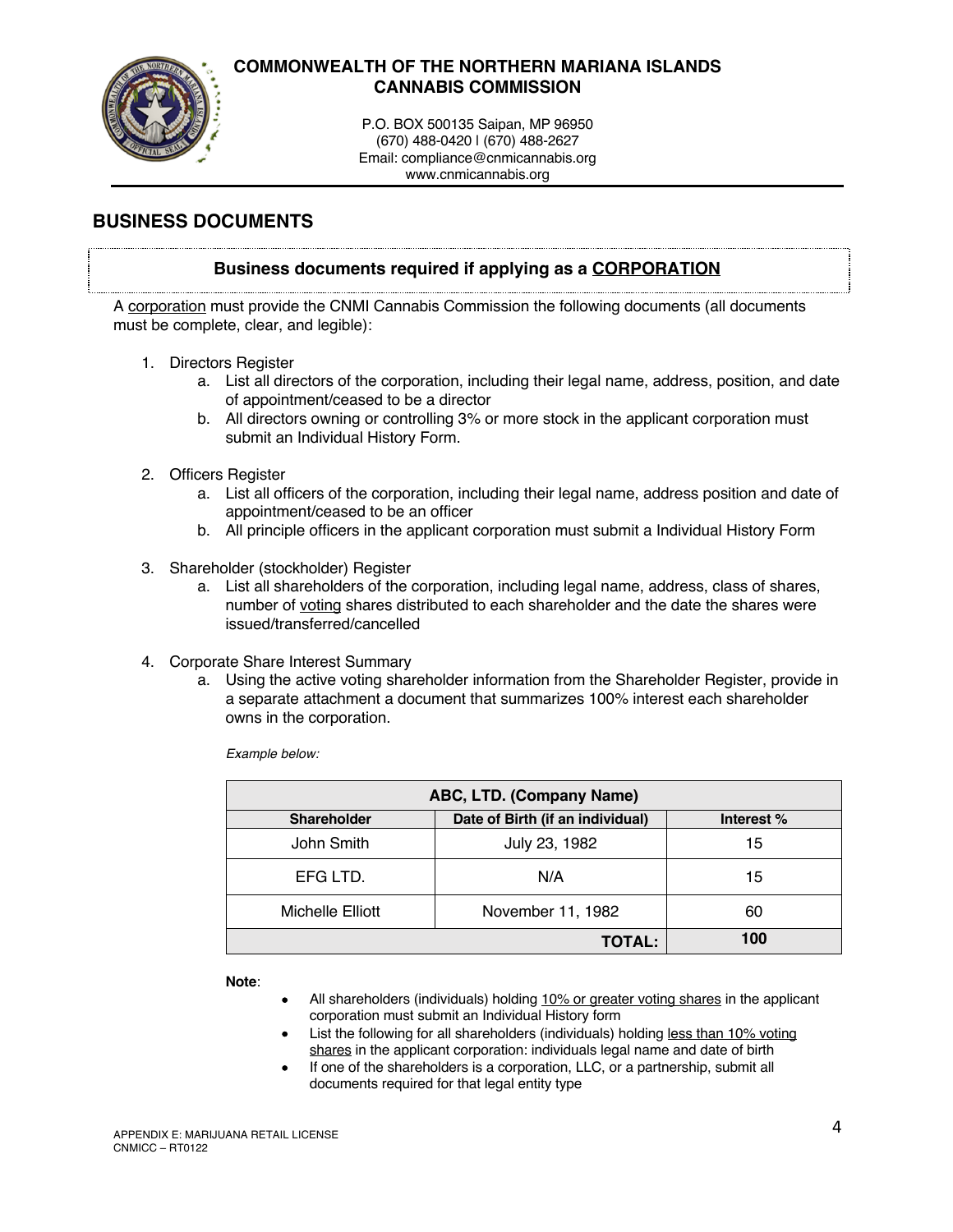- 5. Corporation Bylaws
	- a. The bylaws of a corporation may contain any provisions for managing the business and regulating affairs of the corporation that is not consistent with law or the articles of incorporation
- 6. Articles of Incorporation
	- a. Contains the pertinent information such as the corporation's name, address, the purpose(s) for which the corporation is organized managing the business and regulating affairs of the corporation, defining, limiting, its board of directors and shareholders, etc.
- 7. Residency Requirement
	- a. At least one applicant director/officer or voting shareholder must meet the residency provision. Provide evidence of continued residency for 5 years prior to the date of application by submitting a copy of the individual's CNMI Annual 1040 or Employment Verification.

# **Business documents required if applying as LIMITED LIABILITY CORPORATION (LLC)**

A limited liability corporation (LLC) must provide the CNMI Cannabis Commission the following documents (all documents must be complete, clear, and legible):

- 1. Articles of Organization
	- a. Must contain pertinent information such as a corporation's name, address, the business purpose(s), registered agent, management structure and duration of the LLC.
- 2. Operating Agreement
	- a. Agreement that specifies the rights and duties of the LLC members. Also, states the distribution of income of the LLC to its members.
- 3. Members List (if member-managed)
	- a. For all members, include their legal name, address, and date of appointment/ceased to be a member
- 4. Managers List (if manager-managed)
	- a. For all managers, including their legal name, address, and date of appointment/ceased to be a manager
- 5. Individual History Form
	- a. All members/managers are required to submit a completed Individual History form
- 6. Residency Requirement
	- a. At least one applicant member/manager must meet the residency provision. Provide evidence of continued residency for 5 years prior to the date of application by submitting a copy of the individual's CNMI Annual 1040 or Employment Verification.

# **Business documents required if applying as PARTNERSHIP**

A partnership must provide the CNMI Cannabis Commission the following documents (all documents must be complete, clear, and legible):